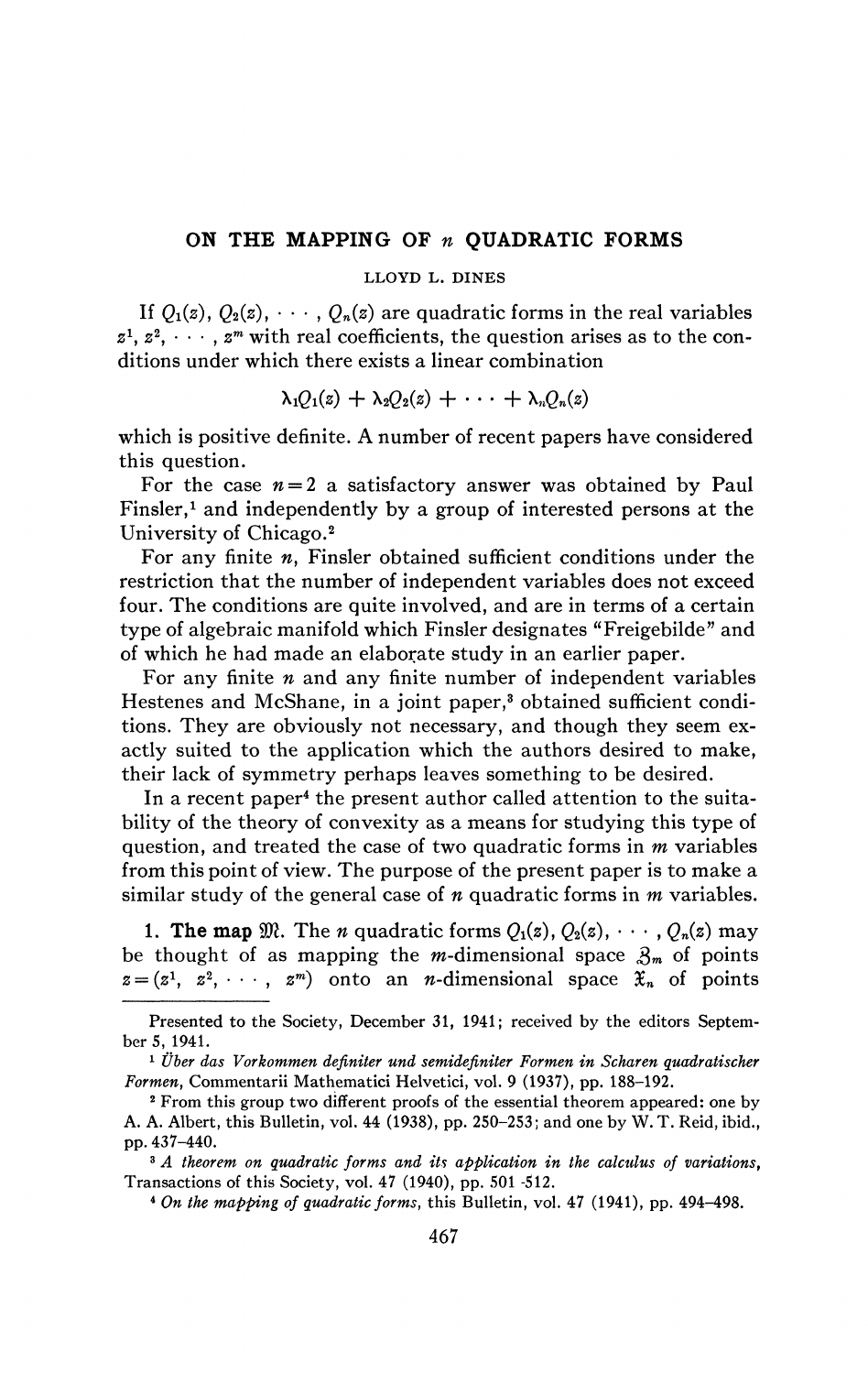468 **L. L. DINES [June** 

 $x = (x^1, x^2, \dots, x^n)$ . The map  $\mathfrak{M}$  consists of the set of points x defined by

$$
x = (Q_1(z), Q_2(z), \cdots, Q_n(z)), \qquad z \text{ on } \mathfrak{Z}_m,
$$

a formula which may be condensed to

$$
\mathfrak{M}: \quad x = Q(z), \qquad z \text{ on } \mathfrak{Z}_m.
$$

In view of the homogeneity property

$$
(1) \tQ(tz) = t^2 Q(z)
$$

the map consists of half-lines emanating from the origin  $x = (0)$ . In the particular case  $n = 2$  it is convex, as was shown in the earlier paper. For  $n > 2$  it is not necessarily convex. For example, the map of three quadratic forms in two variables lies on a conical surface. It is not necessarily closed, but it may be shown to be closed if the forms  $Q_i(z)$  have no common zero except  $z = (0)$ . However, more useful for our present purpose than the map  $\mathfrak{M}$  itself is a certain subset of it which we now define.

2. **The map**  $\mathfrak{M}_1$ . By  $\mathfrak{M}_1$  we shall denote the subset consisting of those points of  $\mathfrak{M}$  which correspond to points z on the unit  $(m-1)$ sphere in  $\mathfrak{Z}_m$ . The formula for the points of  $\mathfrak{M}_1$  is then

$$
\mathfrak{M}_1: \quad x = Q(z), \qquad ||z|| = 1.
$$

The particular usefulness of the map  $\mathfrak{M}_1$  is due to the facts that it is *bounded* and *closed,* and that it contains the origin *x* = (0) only in exceptional cases. That it is bounded follows immediately from the continuity of  $Q(z)$  on the  $(m-1)$ -sphere. That it is closed may be seen as follows.

Suppose  $\{x_i\}$  is a sequence of points in  $\mathfrak{M}_1$  defined by

(2) 
$$
x_j = Q(z_j), \quad ||z_j|| = 1,
$$

and suppose there is in the space  $\mathfrak{X}_n$  a point  $\bar{x}$  such that

$$
\bar{x} = \lim_{j \to \infty} x_j.
$$

We will prove that  $\bar{x}$  belongs to  $\mathfrak{M}_1$ .

The sequence of points  $\{z_i\}$  on the  $(m-1)$ -sphere  $||z|| = 1$  has an accumulation point  $\bar{z}$ , which must itself be on the  $(m-1)$ -sphere (that is, $||\bar{z}|| = 1$ , since otherwise it would be a definite distance from it. And from the sequence  $\{z_i\}$  there can be chosen a subsequence  $\{z_{i_k}\}$  such that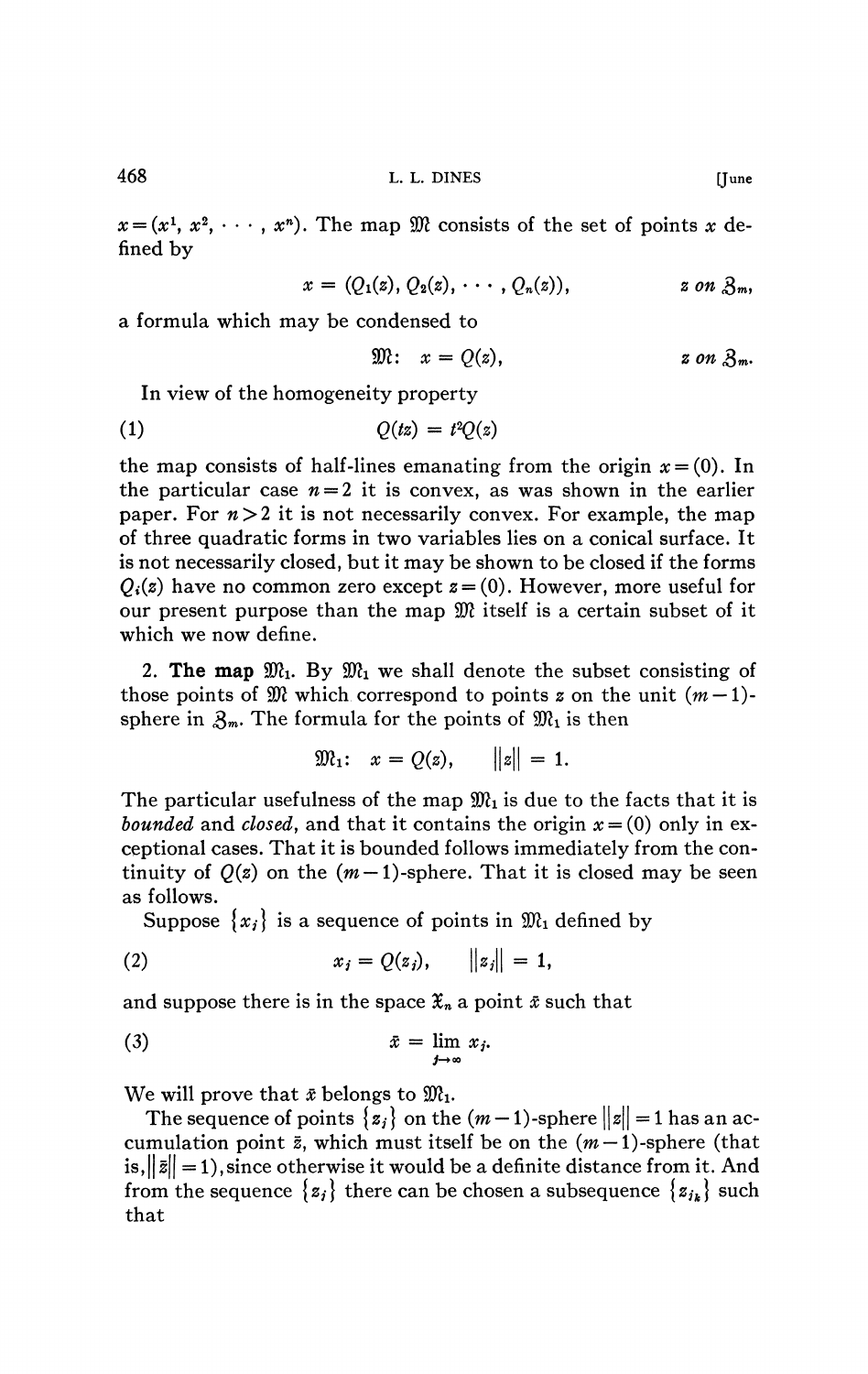(4) 
$$
\lim_{k\to\infty}z_{j_k}=\bar{z}.
$$

Then from (2), (3), (4), and the continuity of  $O(z)$  it follows that  $\bar{x} = O(\bar{z})$ , and hence  $\bar{x}$  belongs to  $\mathfrak{M}_1$ .

3. The convex extension of  $\mathfrak{M}_1$ . The convex extension of a set of points may be defined as the smallest convex set which contains it, or (equivalently) as consisting of those points which can be the centroids of positive mass distribution (of total mass unity) at suitably chosen points of the given set. According to the latter definition,  $C(\mathfrak{M}_1)$ , the convex extension of  $\mathfrak{M}_1$ , consists of the points represented  $\mathbf{b} \mathbf{v}$ 

$$
C(\mathfrak{M}_1): \quad x = \sum_{j=1}^r m_j Q(z_j)
$$

where

(5) 
$$
||z_j|| = 1, m_j > 0, and \sum_{j=1}^r m_j = 1.
$$

It may also be remarked that whenever a representation (5) exists, there exists an equivalent one in which the number *r* of terms in the summation does not exceed  $n+1$ .

4. On the existence of a definite  $\sum_{i} \lambda_i Q_i(z)$ . It is well known that through each point exterior to the convex extension of a bounded and closed set of points there passes a bounding plane<sup>5</sup> (Schranke) for the set, while through no point of the convex extension does there pass such a plane. Hence if the origin  $x = (0)$  does not belong to  $C(\mathfrak{M}_1)$ , there is a plane  $\sum_{i=1}^{n} \lambda_i x^i = 0$  such that

(6) 
$$
\sum_{i=1}^{n} \lambda_i Q_i(z) > 0 \quad \text{whenever} \quad ||z|| = 1,
$$

while if  $x = (0)$  does belong to  $C(\mathfrak{M}_1)$  there is no such plane. And in view of the homogeneity relation (1), the validity of (6) is obviously equivalent to the validity of the same relation with *z* restricted only by  $z\neq(0)$ .

The condition that  $x = (0)$  shall belong to  $C(\mathfrak{M}_1)$  is that there shall exist valid relations

(7) 
$$
\sum_{j=1}^r m_j Q_i(z_j) = 0, \qquad i = 1, 2, \cdots, n,
$$

<sup>&</sup>lt;sup>5</sup> For simplicity we use the term "plane" to designate the locus of a linear equation in the *x*-coordinates, regardless of the dimensions of the space  $\mathfrak{X}_m$ .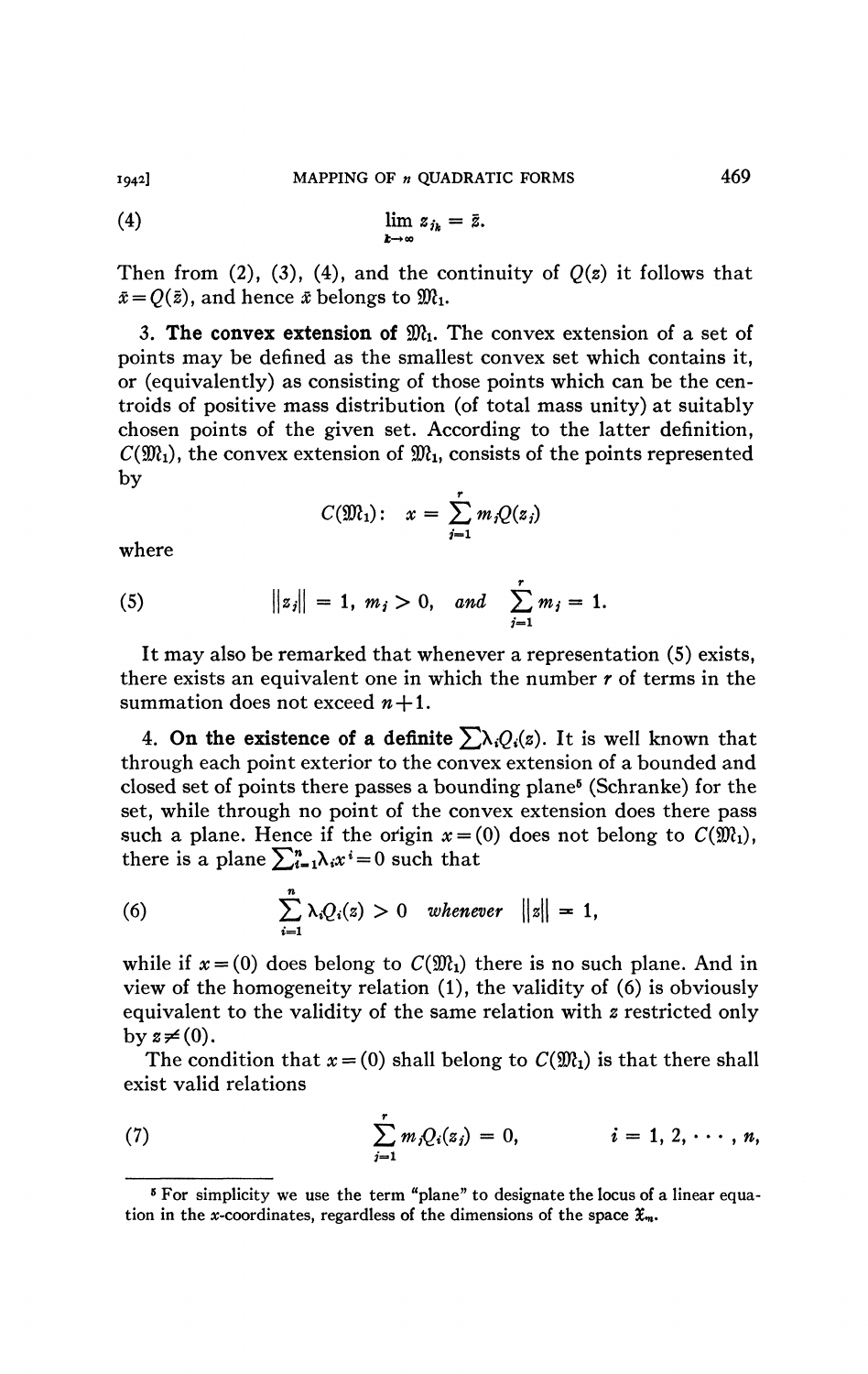where the  $z_i$  and  $m_i$  are restricted as in (5). And again in view of the homogeneity property (1) and the homogeneity of (7) in the  $m_j$ , the only essential restrictions are  $z_i \neq (0)$  and  $m_i > 0$ . We have then the following theorem :

THEOREM 1. *A necessary and sufficient condition that there exist a linear combination*  $\sum_{i} \lambda_i Q_i(z)$  *such that* 

$$
\sum_{i=1}^n \lambda_i Q_i(z) > 0 \quad when \quad z \neq (0)
$$

*is that there exist in*  $\mathfrak{Z}_m$  *no set of points*  $z_j \neq (0)$ ,  $(j = 1, 2, \dots, r)$  *such that* 

(8) 
$$
\sum_{j=1}^r m_j Q_i(z_j) = 0, \qquad i = 1, 2, \cdots, n,
$$

*the coefficients mj being positive,* 

5. On the existence of a semi-definite  $\sum_{\lambda_i} Q_i(z)$ . We have seen that when  $x = (0)$  is exterior to  $C(\mathfrak{M}_1)$  there exist definite linear combinations  $\sum \lambda_i Q_i(z)$ . It is easily seen that under these circumstances there also exist *semi*-definite linear combinations. We seek here however the more critical conditions under which there exists a linear combination which is semi-definite but none which is definite. This is the case when  $x = (0)$  is a *boundary* point of  $C(\mathfrak{M}_1)$ . For in that case there passes through  $x = (0)$  a *supporting* plane (Stützebene)  $\sum \lambda_i x^i = 0$  for  $\mathfrak{M}_1$ , such that

(9) 
$$
\sum_{i=1}^n \lambda_i Q_i(z) \geq 0, \qquad z \text{ on } \mathfrak{Z}_m,
$$

the restriction  $||z|| = 1$  being removable in view of the homogeneity property (1). The " = " sign in (9) is required for at least one point  $z\neq$ (0), and hence the linear combination is truly semi-definite unless the  $Q_i(z)$  are linearly dependent. We may now state this theorem:

THEOREM 2. If the quadratic forms  $Q_i(z)$  are linearly independent, *necessary and sufficient conditions that they admit a linear combination which is semi-definite but none which is definite are* : (a) *that there exist in*  $\mathcal{S}_m$  *a set of points*  $z_j \neq (0)$ ,  $(j = 1, 2, \dots, r)$  *and associated positive constants mj such that* 

$$
\sum_{j=1}^r m_j Q(z_j) = 0,
$$